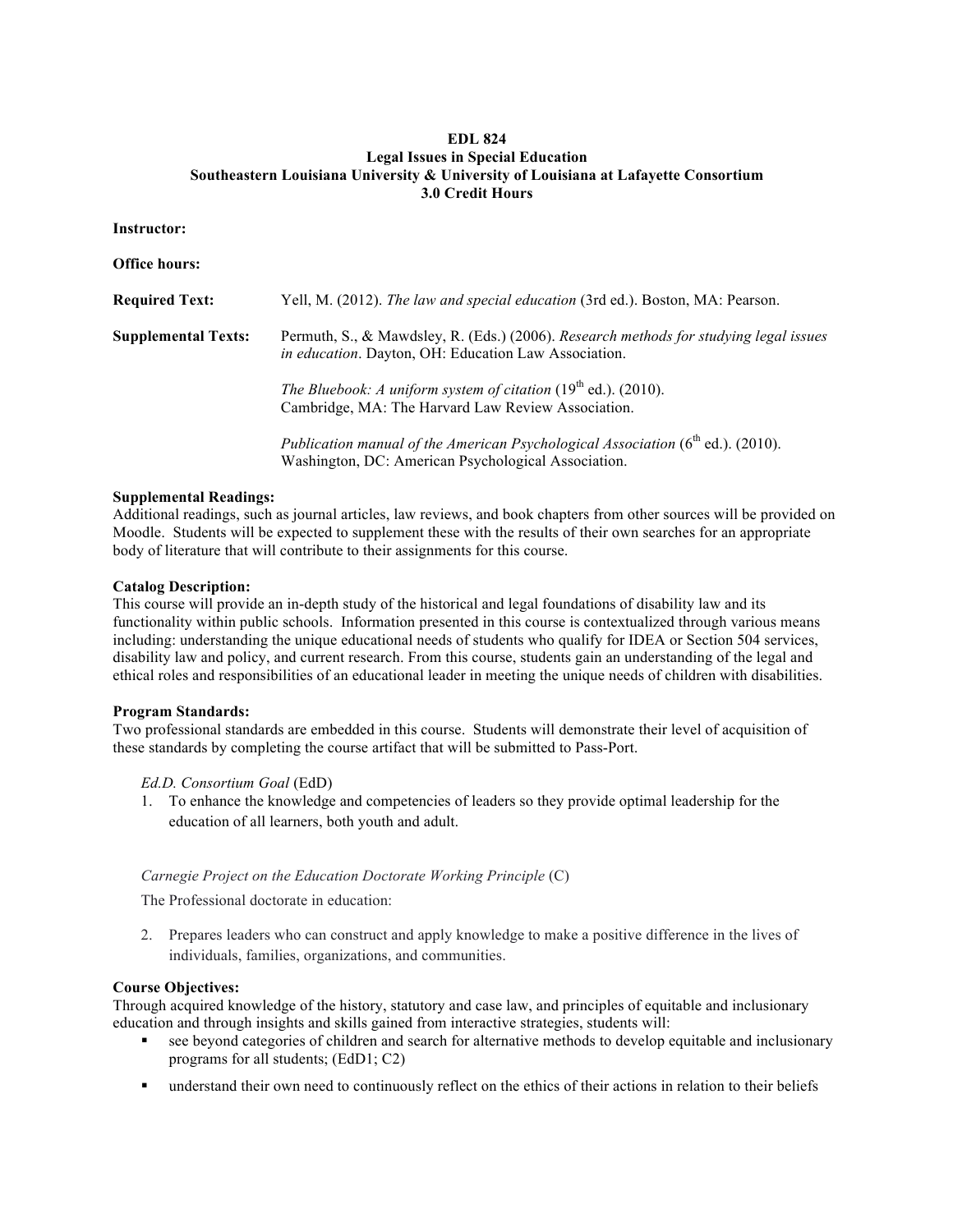and the changing challenges to providing all students an excellent education; (EdD1; C2)

- § use multiple perspectives to analyze beliefs about the purpose of public education and the role of specialized services in achieving that purpose; (EdD1; C2)
- understand the diverse and complex challenges facing students with disabilities, such as low socioeconomic levels, varied ethnic and cultural backgrounds, gender, and language barriers; (EdD1; C2)
- understand the legal, social, and political activities that facilitate or inhibit an inclusive and just educational environment; (EdD1; C2)
- § understand the foundation created by federal disability laws (Section 504, ADA, IDEA) and their relationship to law in the delivery of special education; (EdD1; C2)
- understand the relationship between statutory and regulatory requirements and practice; (EdD1; C2)
- identify and use various analytic frameworks to guide legal analysis;
- § apply principles and/or frameworks to an authentic case situation in which they analyze existing policy from a critical perspective; and
- pursue a professional identity and agenda that demonstrate respect for the educational needs of diverse students. (EdD1; C2)

#### **Methodologies:**

This course will be taught as a seminar, with a balance among in class, Internet, and field experiences and will include readings, lectures, case discussions, simulations, and field research projects. Learning will be drawn from theory and research, from student's experience, and from discussions in and out of class.

#### **Evaluation Methods**:

Multiple methods of evaluating students' understanding of content and application will be used. Among them are case briefs, written and oral discussions, a scholarly paper that conducts a legal analysis on a special education topic, and a presentation.

The course artifact described below must be submitted to Pass-Port. The rubric in Pass-Port will be used to evaluate the extent to which the Ed.D. consortium goals and Carnegie Project principles have been achieved.

#### *Course Artifact:*

## **Legal Analysis**

The assignment is designed to give course participants the tools and experience of assessing the nature of educational problems in public education by collecting data and analyzing the impact on providing an equitable and inclusive education to children with disabilities.

Course participants will be asked to search for a scenario (one based on practice in their school or district) that is related to disability law and regulations (from IDEA, Section 504, and ADA). They are (a) to determine through analysis of statutory, regulatory, and case law in what ways the scenario illustrates a problem in how law, regulation, or policy is not properly practiced in their school or district and (b) to search for and apply the results of existing research in special education in suggesting one or more solutions to the problem. Students should also use data to determine the intended or unintended consequences of the law, policy, or practice has on diversity, educational opportunity, and ethical leadership.

## **General Expectations:**

As with all graduate level work, course requirements will be evaluated on the level of completeness, appropriateness, creativity, and cohesiveness of the work. The focus of each activity, discussion, and course assignment should be from an educational leadership perspective. Clarity of writing, proper grammar, and appropriate format also will be considered in evaluation. Language used throughout this course should be sensitive